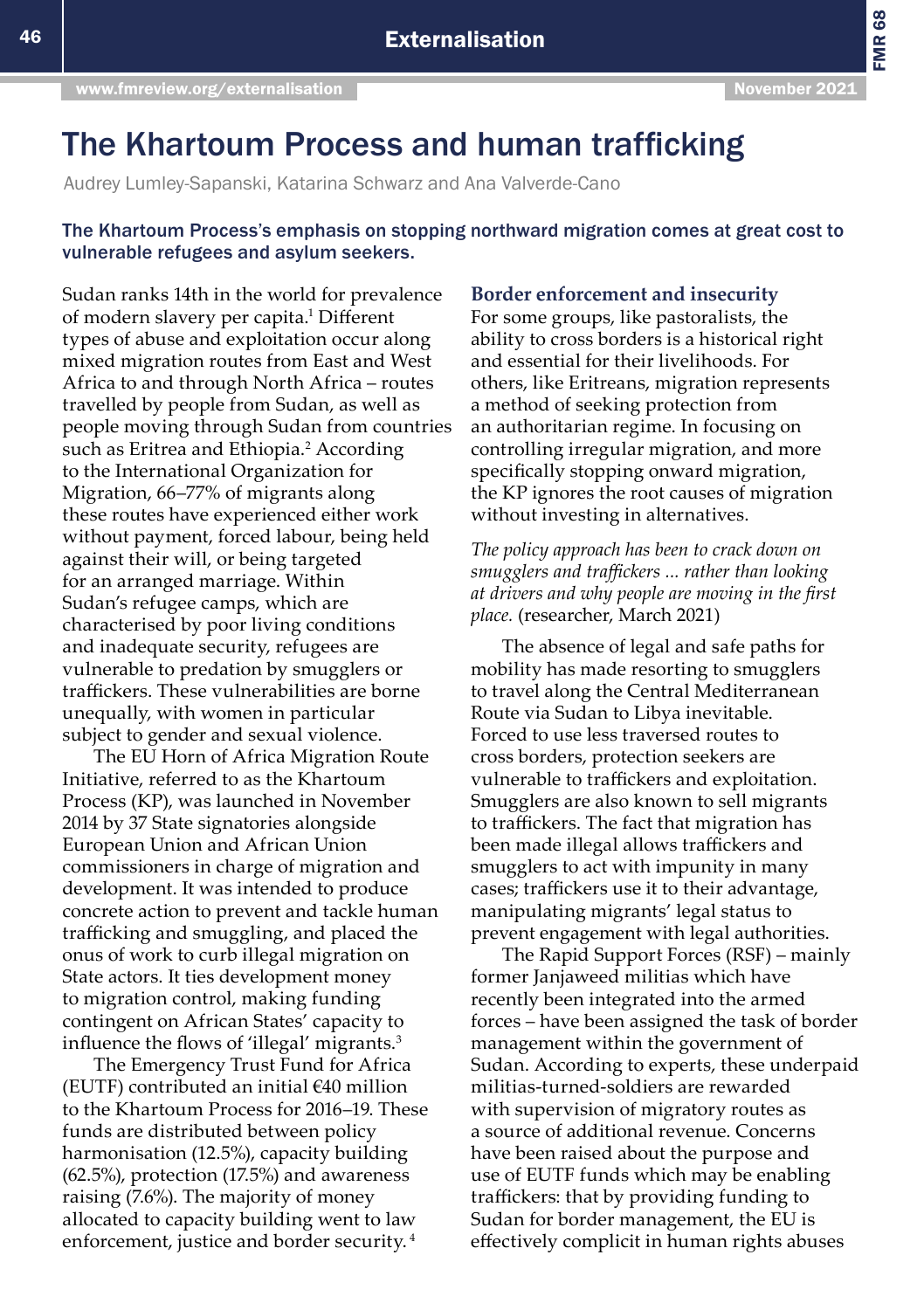

Nineteen-year-old Rumaysa holds up a sign saying "I want to live in safety". During a campaign by UNHCR in 2018, members of the refugee and host community in eastern Sudan came together to demonstrate solidarity against human trafficking. The campaign sought to highlight the risks to refugees, IDPs and host populations and to raise international awareness of the problem.

and trafficking committed by the RSF. An interviewee familiar with the RSF described the benefits of this position, which allows them to tax migrant caravans and to engage in trafficking to benefit themselves:

*They play the dual role of being officially tasked with stopping migrants and also profiting from it on the side. There are definitely instances where they've physically ferried migrants, but…if they also come across a group of migrants they'll exploit them because they can.* (independent researcher, Sudan, March 2021)

Border agents also engage in sexual exploitation. Interviewees identified cases in which women and girls were abducted and sexually exploited by border agents. The KP–EUTF partnership is therefore indirectly contributing to the trafficking of vulnerable populations while giving lip service to policing irregular migration.

# **Predation in protected space**

*The fact there is an encampment policy for hundreds of thousands of refugees who could be there for two or three generations by now, with still*  *no legal ways to generate an income… it increases vulnerability to modern slavery, forced labour, risks of trafficking and onward movement.* (NRC staff member, March 2021)

In the words of one interviewee, camps function as 'honey pots' for smugglers and traffickers. Refugees are unable to work legally and are denied a pathway towards long-term residence or citizenship. The lack of livelihood or educational opportunities contributes to a drive towards onward migration. As the above interviewee continued, "There is a disproportionately high number of young people faced with the prospect of staying in a refugee camp for the rest of their lives. It's not something that anyone wants to do."

Predatory traffickers feed on refugees' despair, with little fear of interference from local camp administrators. A law enforcement official described the camps as "huge, impersonal places, where the gangs can walk in and take people out."5

# **Call for interventions**

The externalisation policies of the EU have contributed to this outcome by encouraging